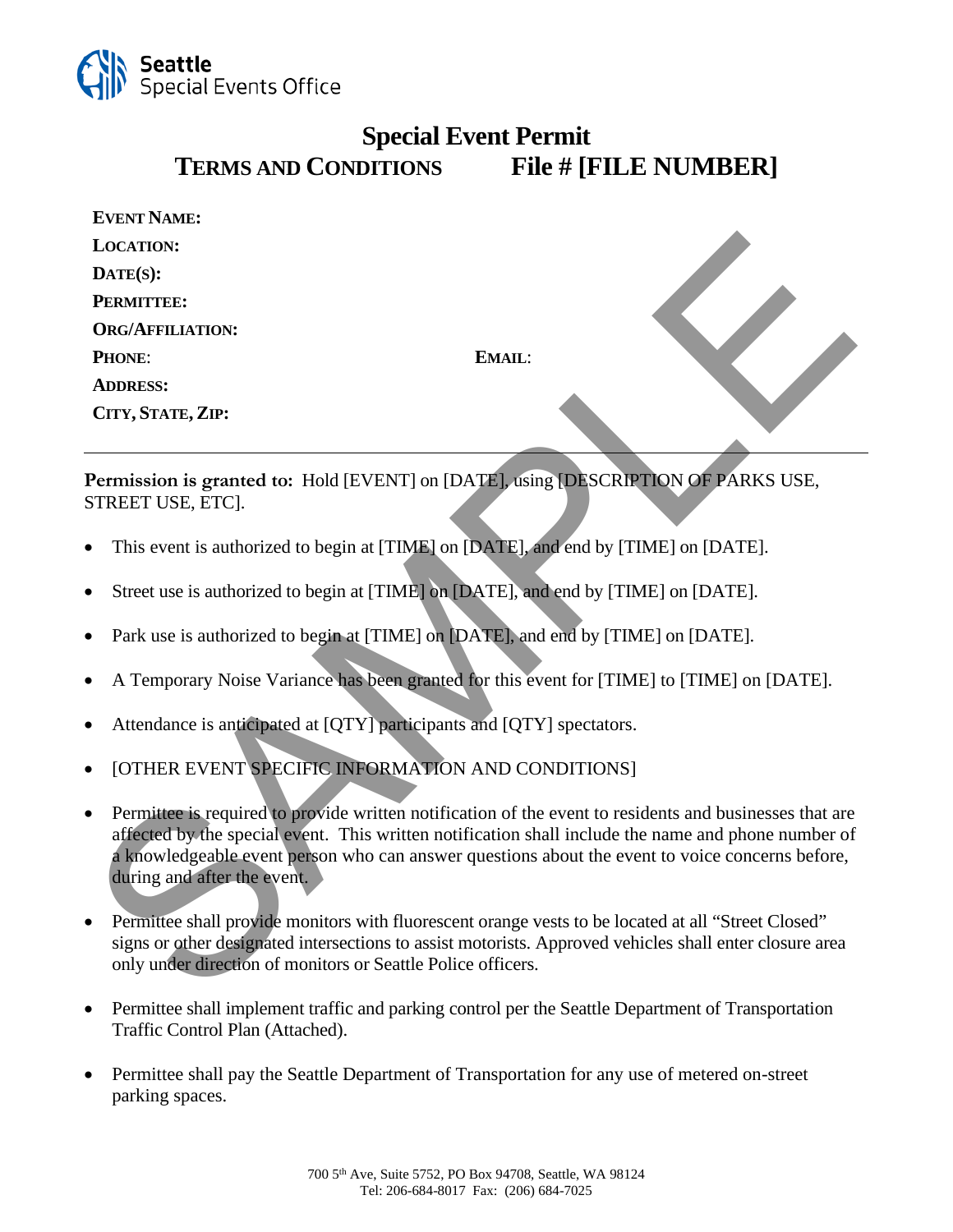[EVENT] [FILE NUMBER] Page 2 of 5

- Permittee is prohibited from placing any civilians into an active intersection to control vehicular or pedestrian traffic.
- Parking control and barricading are the Permittee's responsibility and at Permittee's cost.
- The company or individual is responsible for setting up no-parking barricades to prevent parking. Permittee may find barricade companies by looking in the yellow pages under the subject *Barricades.* The no-park must be in place a minimum of 72 hours in advance, and verified by the person or company setting out the barricades (the verification form can be filled out on-line at http://web1.seattle.gov/sdot/nopark). The time and date that parking restrictions are in effect must be clearly written on the barricades. If vehicles are found inside the barricaded area, with a valid permit, call (206) 625-5011 for police to issue a citation. It is illegal to tow a vehicle from a public street unless a citation has been issued. The company will be held responsible if cares are towed illegally. The company or individual is responsible for setting up no-parking harricades to prevent parking.<br>
Permittee may find harricade companies by looking in the yellow pages under the subject-<br> *Borricades*. The two-park must
- Permittee must have in possession and shall comply with the requirements of this and all required permits at all times.
- Tents up to 400 square feet  $(20'x20')$  with walls do not require Fire permits. Tents up to 700 square feet without walls do not require Fire permits. (This includes large groups of small canopies placed adjacent to one another). All other tents require Fire permits.
- Permittee at all times during the event must maintain a 20-foot wide fire lane for emergency vehicle access.
- Permittee is required to obtain permits from the Seattle Fire Department for all open flame cooking including that with wood, liquid petroleum gas or charcoal.
- Permittee is required to provide at least one fire extinguisher with a minimum UL classification of 2A 40BC per every 75 feet of travel distance and at all stages. (NOTE: For run/walk events, this applies only to the assembly areas at the beginning and end of the run/walk, and does not apply to the run/walk course.)
- Seattle Fire Department will provide a Medic Unit on site that shall be paid by the Permittee unless equivalent service is provided and approved by the Fire Department.
- For any beer garden, Permittee must provide the Fire Department with a schematic diagram showing the dimensions, dimensions of exits/entrances, the square footage, the dimensions of any structures within the fenced area, and the number of exits. Permittee must ensure that monitors are on site at the beer garden to monitor the occupancy load at all times during the operation. Permittee must be in compliance with all Washington State Liquor Control Board policies and laws at all times.
- A permit is required from the Washington State Liquor & Cannabis Board for beer or wine garden operation. Permittee is required to provide appropriate security personnel at all times during the event at his/her expense.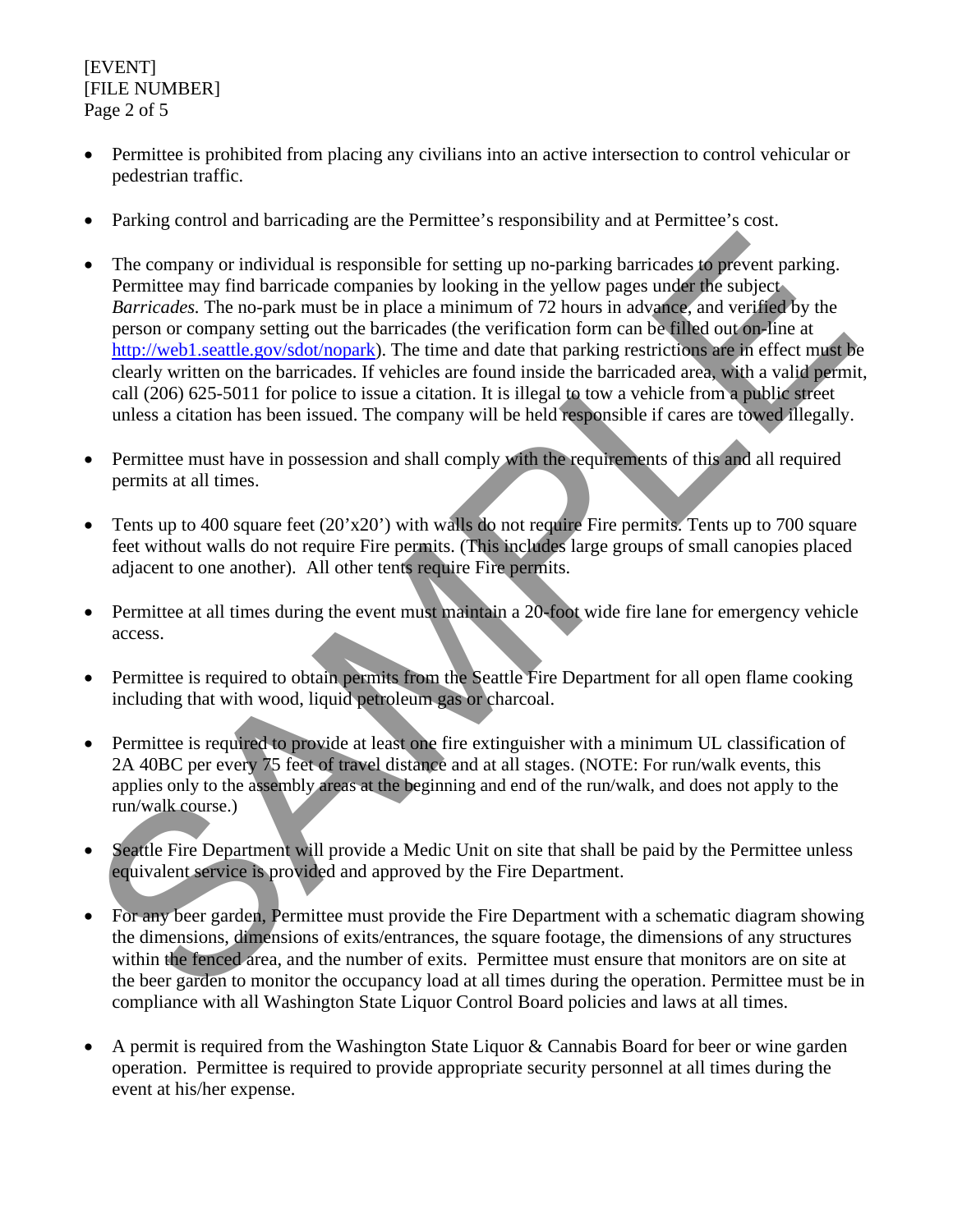[EVENT] [FILE NUMBER] Page 3 of 5

- All amplified sound must remain within the limits of the Seattle Noise Ordinance (Seattle Municipal Code (SMC) Chapter 25.08) at all times during the event. Amplified sound is not permitted prior to 9:00 a.m. on Saturday and Sunday, and 7:00 a.m. Monday through Friday. All amplified sound must stop by 10:00 p.m. A Seattle Department of Construction and Inspections Noise Variance Permit is required for any amplified sound prior to 9:00 a.m. on Saturday and Sunday, and 7:00 a.m. Monday through Friday, or after 10:00 p.m. on any day.
- Portable generators over 5 kilowatts and stages/scaffolding higher than 4 feet in height require permits from the Seattle Department of Construction and Inspections.
- If an admission fee is charged, admission tax due under SMC Chapter 5.40 must be paid to the Department of Finance and Administrative Services following the event. Permittee shall comply with the provisions of SMC 5.40.070.
- All vendors must have valid Seattle Business or Tradeshow License, where applicable. Permittee is required to provide a list of vendors to the Special Events Office for review by the Department of Finance and Administrative Services prior to the event.
- Vendors must restrict sales within the boundaries of the event. Permittee is responsible for all damage caused by vendors.
- All vendors within the event boundaries must be approved by the Permittee.
- Food handlers must have current permits from the Public Health-Seattle & King County. A completed Coordinator's Checklist must to be sent to Public Health prior to the event.
- Permittee shall ensure food handlers have hand-washing facilities with hot water pursuant to Seattle/King County Health Department requirements.
- Permittee/User shall clean the event locations and surrounding area of all garbage resulting from the event, including bagging and removing the garbage from all such areas at the Permittee's expense following the event. Permittee is required to provide garbage receptacles and service those receptacles during the event so that garbage does not overflow during the event.
- Permittee shall obtain and maintain continuously, at its own expense, and file with the Committee, evidence of any applicable policy or policies of insurance as required and approved of by the City's Risk Manager, including but not limited to comprehensive general liability insurance and automobile insurance. required for any amplified sound prior to 9:00 a.m. on Saturday and Sunday, and 7:00 a.m. Monday<br>trough Friday, or after 10:00 p.m. on any day.<br>
<br>
• Portable generators over 5 kilowats and stages/scaffolding higher than 4
- Permittee shall follow the security, communication, sanitation and site plans detailed out in the special event committee review meeting and noted on the event application.
- Permittee shall comply with all other applicable City , state and federal laws, rules and regulations.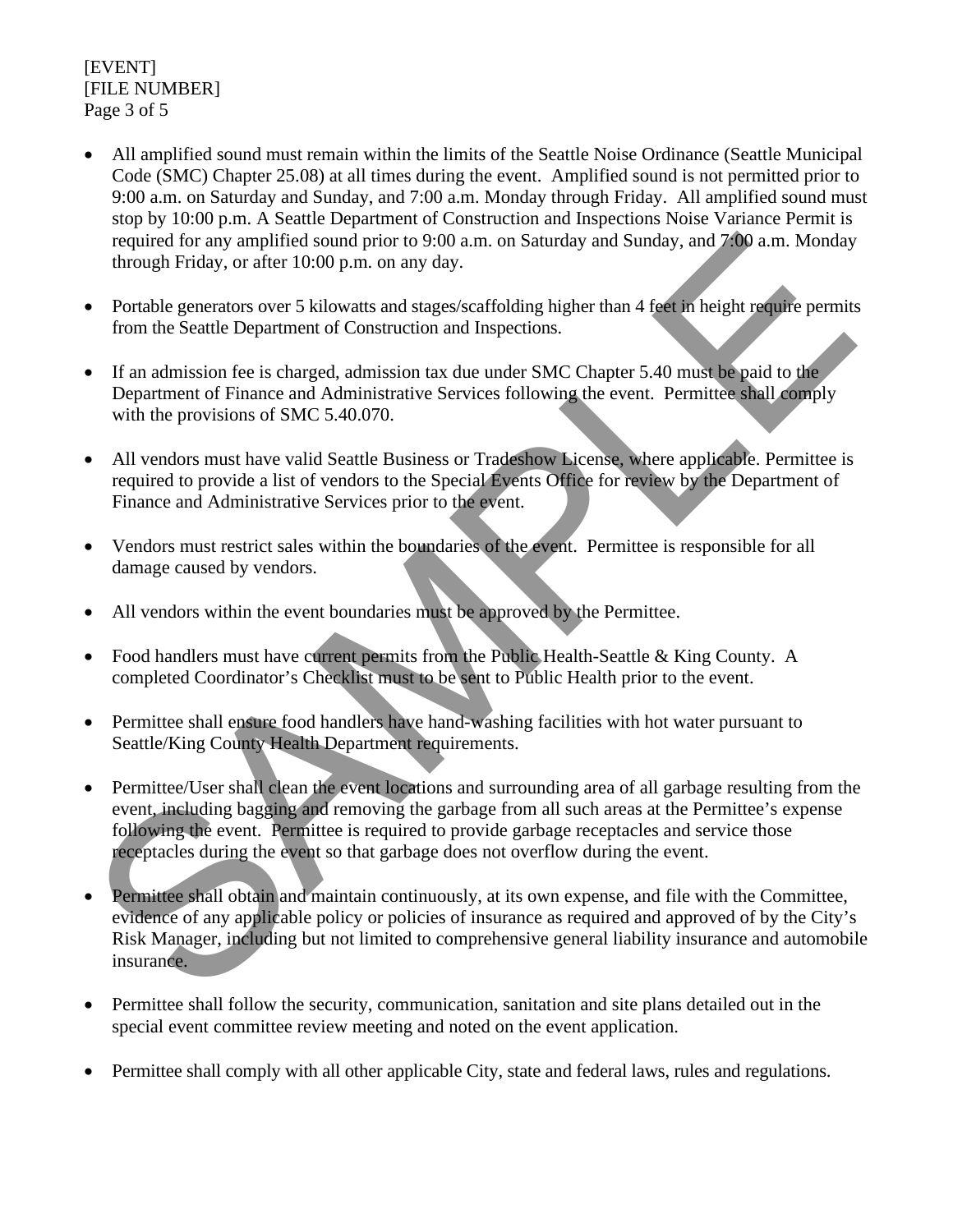[EVENT] [FILE NUMBER] Page 4 of 5

- Permittee shall comply with all applicable provisions of the Americans with Disabilities Act, 42 U.S.C. 12101 et seq. ("ADA"). Permittee shall take no action that prevents, impairs or interferes with measures or conditions necessary for compliance by the City with the ADA.
- Permittee shall not discriminate against any person because of disability, race, religion, color, sex, national origin, ancestry, or age in the admission to, access to, or operations of its programs, services, or activities pertaining to the permitted event.
- Attached: Seattle Parks Use Permit Seattle Police Department Parade Permit Seattle Department of Transportation Traffic Control Plan Seattle Department of Construction and Inspections Temporary Noise Variance Seattle Harbor Patrol Memo

## **INDEMNIFICATION OBLIGATIONS**

The Permittee shall indemnify and hold the City harmless from any claims, actions, damages, expenses, loss, or liability for which permittee is responsible under law resulting from the willful or negligent acts or omissions of the Permittee, its officers, agents, or employees in connection with the permitted event or activity.

If any lawsuit based upon any claim, action, loss, damage, expense, loss, or liability is brought against the City where the sole basis of the City's liability is the granting of this permit, the Permittee after being notified that a lawsuit has been started, shall defend the lawsuit at no expense to the City; and if in the lawsuit a final judgment is rendered against the City or against the City and the Permittee jointly, the Permittee shall promptly satisfy the judgement.

If any third-party claim, action, loss, damage, expense, loss, or liability is unrelated to the exercise of First Amendment rights of any party and is based on the Permittee's failure to meet Permit conditions, the Permittee or its insurer shall defend the City at no expense to the City. To the extent the Permittee or any other party is held responsible for the third-party's damages, the City shall bear no responsibility for the damages. • Permittee shall not discriminate against any person because of disability, race, religion condens, services,<br>national origin, ancestry, or age in the admission to, access to, or operations of its programs, services,<br>or a

Nothing in this indemnification shall require the Permittee to indemnify the City for harm to the Permittee or any third-party caused by the negligent acts or omissions of any City officer, employee, or agent acting within the scope of said individual's employment.

Nothing in this indemnification shall require the Permittee to indemnify the City resulting from: (1) any claims for loss or damage related to listeners' reactions to the lawful exercise of the Permittee's First Amendment rights; (2) any claim or action brought against the City by the Permittee for violating its First Amendment rights; (3) any claim or action for damages caused by third-parties, including counterprotesters, or other persons who are not part of or within the control of the Permittee's organization or employees.